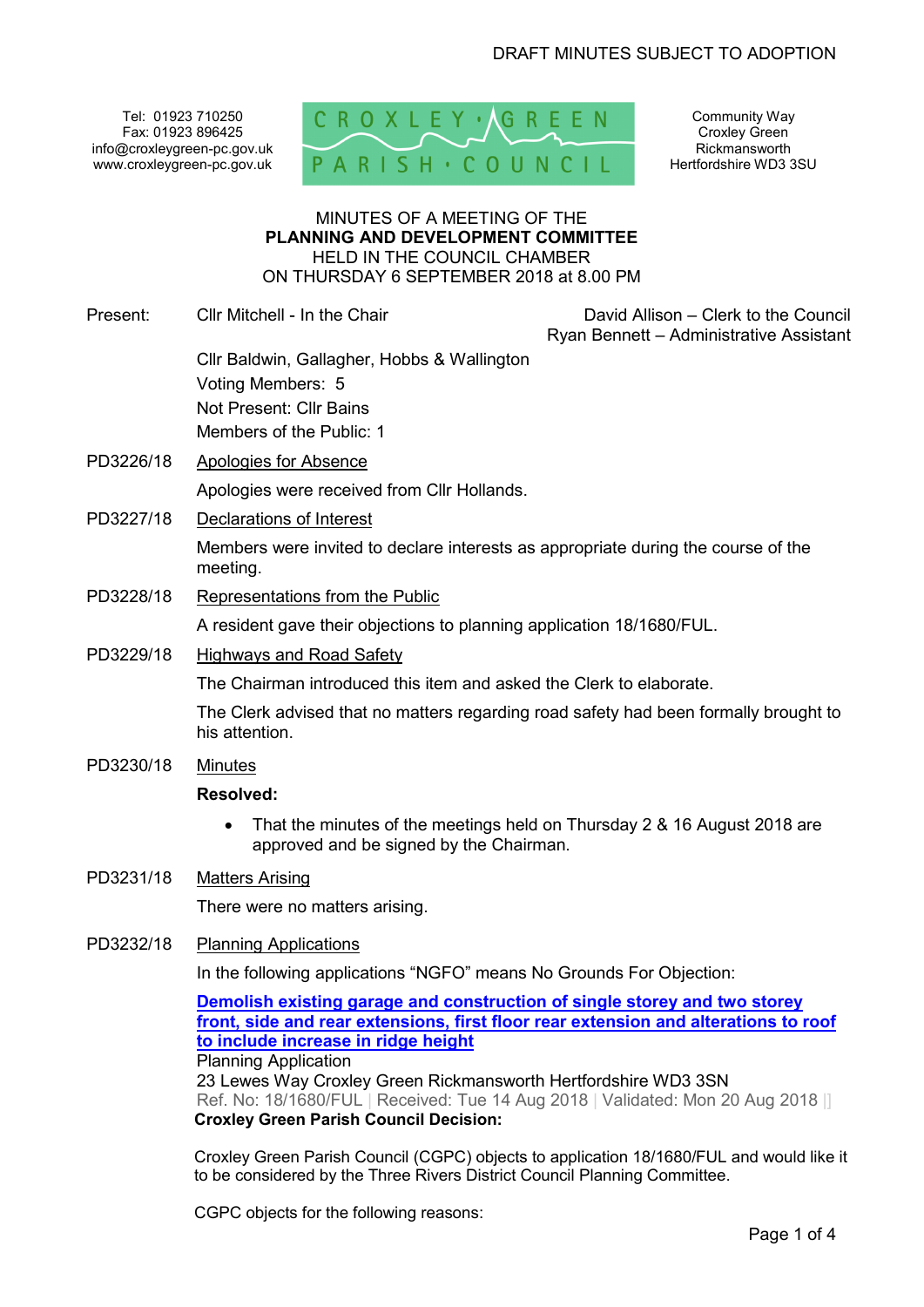- 1. In relation to the TRDC Local Development Document Appendix 2, 2.A. Croxley Green Parish Council believes that the development will :
	- o Be excessively prominent in relation to adjacent properties
	- o Not have the appropriate number of car parking spaces for the size of the property
	- o Not respect the character of the property & street scene
	- o Result in a loss of light to the windows of neighbouring properties

2. The change in materials, especially the bright white rendering of the property, will completely unbalance the Lewes Way street scene therefore not respecting the character of the area.

3. The development will be directly overlooking neighbouring properties resulting in a loss of privacy.

4. The increase in ridge height will again not respect the character of the street scene, most notably the properties roof form, and should be resisted.

5. The plans indicate a potential infringement of the 45 degree rule.

6. CGPC believes that this construction will result in a total overdevelopment of the site. Croxley Green Parish Council would also like to draw the case officer's attention to the comments submitted by 21 Lewes Way, whom hold serious and legitimate concerns about the application.

#### **Replacement of current skate park with new skate park facility**

Planning Application

Croxley Green Skate Board Park Baldwins Lane Recreation Ground Baldwins Lane Croxley Green Hertfordshire Ref. No: 18/1609/FUL | Received: Mon 06 Aug 2018 | Validated: Thu 23 Aug 2018 |

**Croxley Green Parish Council Decision: NGFO**

### **Single storey front extension**

Planning Application 1 Longmans Close Croxley Green WD18 8WP Ref. No: 18/1619/FUL | Received: Mon 06 Aug 2018 | Validated: Thu 16 Aug 2018 | **Croxley Green Parish Council Decision:** Croxley Green Parish Council would like see that it is made clear that the materials chosen for the construction must match those already in place in order to maintain the character of the area.

**Single storey rear extension and loft conversion including hip-to-gable extension, rear dormer and front roof windows**

Planning Application

51 Bateman Road Croxley Green WD3 3BL

Ref. No: 18/1676/FUL | Received: Tue 14 Aug 2018 | Validated: Thu 16 Aug 2018 | **Croxley Green Parish Council Decision: NGFO**

### **Listed Building Consent: Reconstruction and repairs to boundary wall**

Planning Application Croxley House The Green Croxley Green WD3 3JB Ref. No: 18/1738/LBC | Received: Thu 23 Aug 2018 | Validated: Thu 23 Aug 2018 | **Croxley Green Parish Council Decision:** Croxley Green Parish Council is fully supportive of this application.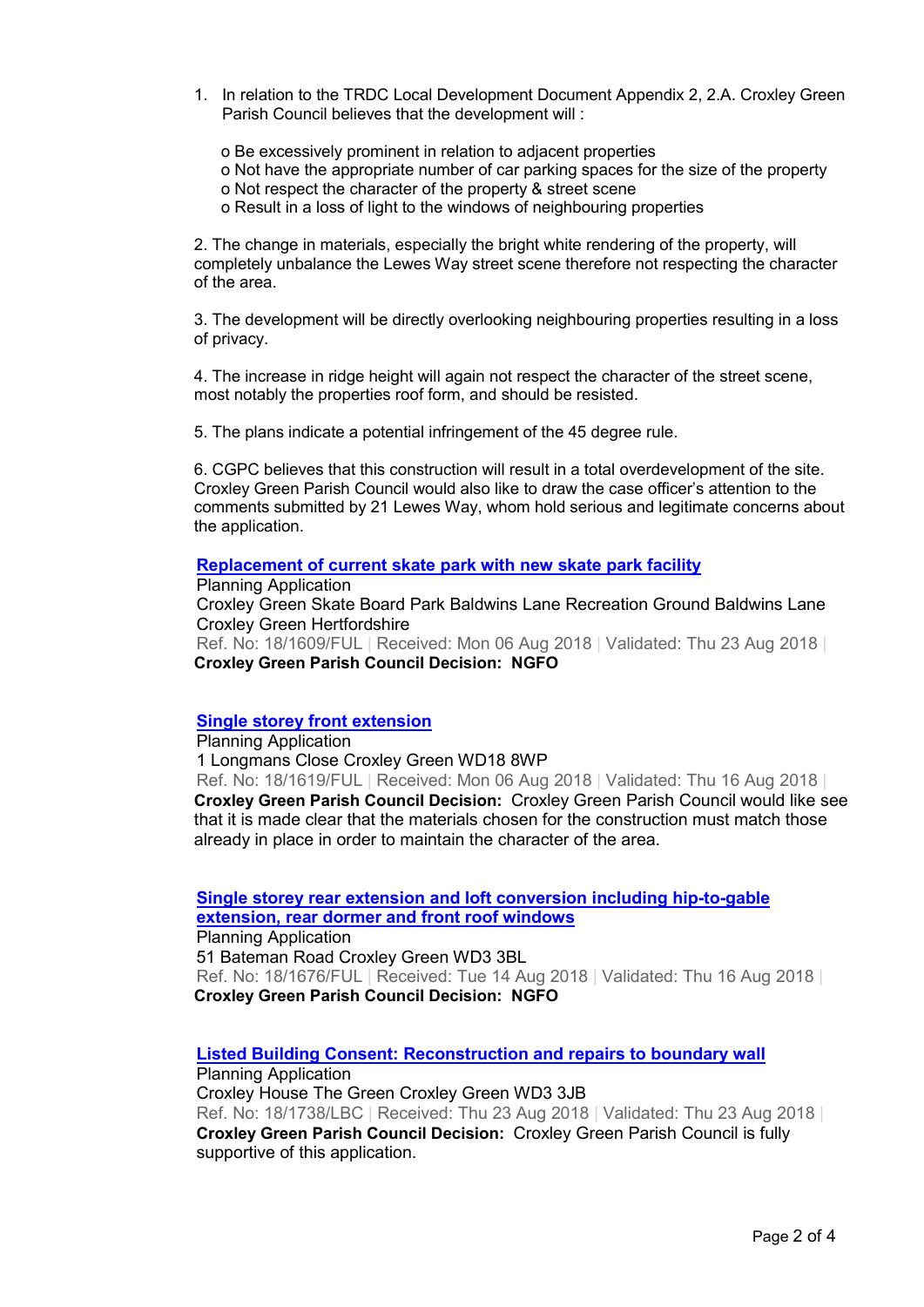## **First floor rear extension and single storey rear extension**

### Planning Application

5 Dickinson Square Croxley Green Rickmansworth Hertfordshire WD3 3HA Ref. No: 18/1718/FUL | Received: Tue 21 Aug 2018 | Validated: Tue 28 Aug 2018 | **Croxley Green Parish Council Decision: CGPC would like to see that the conservation officer studies the application to make sure that the materials chosen, and the style of the development, are in keeping with that already existing in the conservation area.** 

## **Part single, part two storey front extension, first floor side extension and single storey rear extension**

Planning Application

13 Norwich Way Croxley Green Rickmansworth Hertfordshire WD3 3SP Ref. No: 18/1717/FUL | Received: Tue 21 Aug 2018 | Validated: Wed 29 Aug 2018 | **Croxley Green Parish Council Decision: NGFO**

## **Erection of single storey front extension, conversion of garage into habitable room and single storey rear extension**

Planning Application 100 Valley Walk Croxley Green Rickmansworth Hertfordshire WD3 3TG Ref. No: 18/1757/FUL | Received: Wed 29 Aug 2018 | Validated: Thu 30 Aug 2018 | **Croxley Green Parish Council Decision: NGFO**

# **New front dormer window in existing roof slope and single storey rear extension** Planning Application

70 Sherborne Way Croxley Green Rickmansworth Hertfordshire WD3 3PG Ref. No: 18/1657/FUL | Received: Fri 10 Aug 2018 | Validated: Thu 30 Aug 2018 | **Croxley Green Parish Council Decision: NGFO** 

## For Information Only

Members noted an application from Waldon Telecom LTD. The application proposes a 4m increase in height (13.5m to 17.5m) to the Vodafone telecommunications pole situated on Baldwins Lane.

PD3233/18 Recent Decisions by Thee Rivers District Council **Approved** 

| <b>Application:</b>    | Erection of detached garage                                         |
|------------------------|---------------------------------------------------------------------|
| <b>Address:</b>        | The Old House 3 Watford Road Croxley Green                          |
|                        | Rickmansworth Hertfordshire WD3 3DL                                 |
| <b>Application No:</b> | 18/1139/FUL                                                         |
| <b>CGPC Decision</b>   | <b>Objection.</b> CGPC feel that the height of this proposal is     |
|                        | inappropriate & as such object to the scale of the building in this |
|                        | setting. As the proposal sits within the conservation area we       |
|                        | would like to see this application considered by the TRDC           |
|                        | Planning Committee.                                                 |
| <b>TRDC Decision</b>   | Approved                                                            |
| <b>Application:</b>    | Single storey side and rear extension                               |
| <b>Address:</b>        | 13 Gonville Avenue Croxley Green WD3 3BY                            |
| <b>Application No:</b> | 18/1352/FUL                                                         |
| <b>CGPC Decision</b>   | <b>NGFO</b>                                                         |
| <b>TRDC Decision</b>   | Approved                                                            |